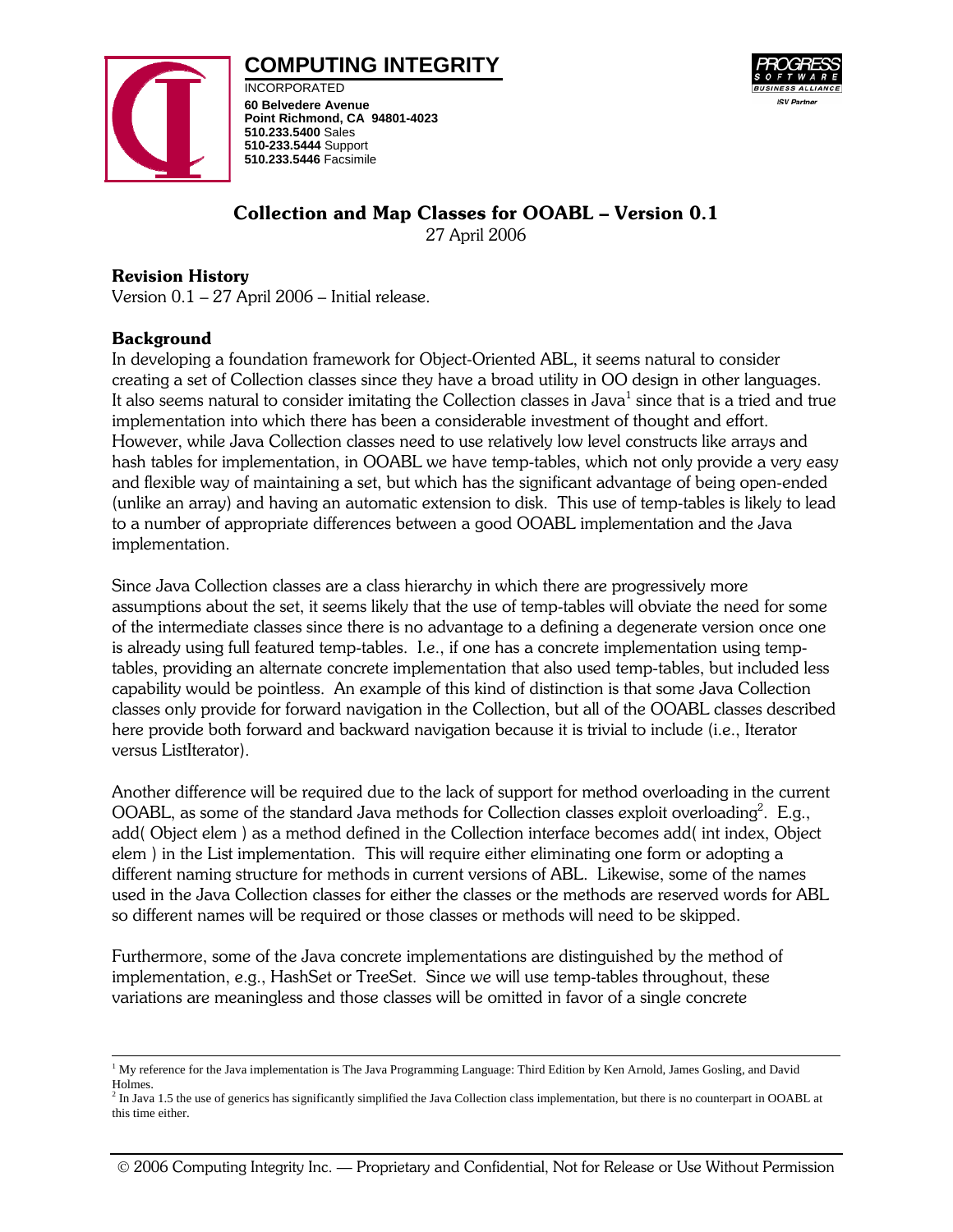implementation per type using temp-tables. This will result in some shift in what is an interface and what is a concrete class relative to the Java example.

Also, Java Collections and Maps are collections of Objects, but Java includes a full set of object versions of primitive data types, e.g,. Integer versus integer. Consequently, Java Collections are suitable for collection of lists of strings and the like and the key portion of a Map can consistently be an object, even if it is a name or sequence number. In OOABL we do not have these object versions of primitive types and, even if we were to create them, they would not sort in the expected way in the context of a temp-table. To get desired sorting we would have to revert to low level comparators and the like instead of using temp-tables It seems that, in the context of OOABL, a lightweight Collection such as a list of names is probably handled with a correspondingly lightweight implementation such as a local temp-table or delimited list. Thus, Collections will be currently used only for sets of true objects. In the case of Maps, the necessity of having keys of the appropriate type will require us to create a number of concrete classes where Java has only one.

With all of these qualifications, one might begin to wonder if the decision to use temp-tables was an appropriate one since it appears to be forcing a fair number of differences from the Java base that has been proposed as a model. While it is undoubtedly the case that the low level implementation provided by Java has some advantages, on the whole we feel that the added functionality provided by temp-tables is compelling. While it is good to seek inspiration and guidance from best practice in other OO languages, it is important to recognize that the spirit of a 4GL is different from a 3GL and that one should expect some differences in practice because of this. An excellent example of this is the ProDataSet, which in Java would involve considerable code, but whose basic functionality is available to use in ABL as a "primitive" for which coding is only required for overriding basic functionality. Thus, the goal in the current work is to strike a balance in providing a generic set of foundation classes that can be simply used in the general case to achieve reasonably high levels of functionality without additional coding. This does not mean that there will not be some cases in which special coding is required.

## **Exceptions**

One of the obstacles in OO programming in ABL is the lack of an exception mechanism. Nothing that one can do in the language can raise an error condition in the same way that a Java exception does $^3$ . CI has created a non-OO exception handling mechanism that requires the calling program to check for errors, but otherwise has a number of desirable features such as the ability to record both fatal and non-fatal errors, to stack multiple errors, and to propagate errors back up the call stack. Thus, any given level in the call stack can handle any errors that are within its competency, or it can propagate the error to a higher level without having to reapply the error. We will be implementing an OO version of this error handling approach and will retrofit it to these Collection classes when it becomes available. Earlier versions of the Collection classes will contain comments or references in this document indicating where exception calls would occur. In the initial release, this distinction is not notable because the general response to an unexpected condition is simply to make a null return. It is expected to enhance this response with subsequent releases when the error handler is available.

 $3$  This is not to suggest that we find the form of the Java exception mechanism to be especially desirable, but it is better to have something than nothing.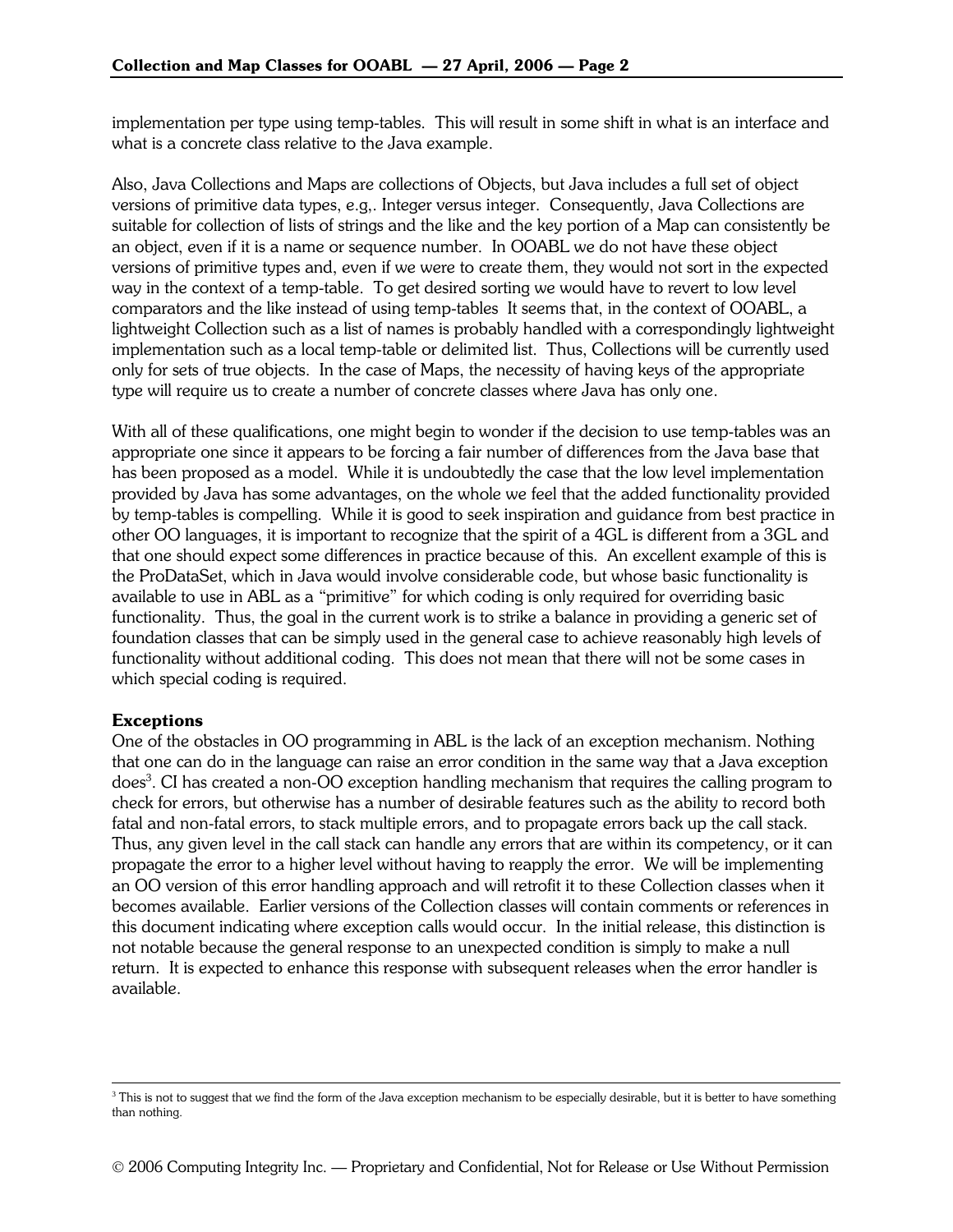#### **Iteration**

In the standard Java implementation, the Collection interface defines an  $Iterator()$  method that returns an Iterator class, which can be used for navigating the Collection. The basic Iterator class provides only forward movement through a Collection while a ListIterator provides both forward and backward movement. Because we are electing to use temp-tables for the concrete implementation, we have decided to incorporate the Iterator methods into the Collection interface and to provide ListIterator functionality for all concrete classes. We considered separating the Collection from the Iterator, but this would have required a two stage lookup and no particular advantages. The apparent potential advantage of the separation would be to have two Iterators simultaneously for the same Collection, but it isn't clear how one can keep the Iterators in sync with the Collection if this were the case. Thus, there being no apparent advantage, we elected to fold the functionality into the Collection classes themselves.

## Compare() and compareTo()

These methods depend entirely on the specific domain. I.e., they would not be implemented in the base Collection classes, but in domain-specific classes derived from them. Java provides a java.lang.Comparable interface containing a single method equivalent to the OOABL:

method public integer CompareTo( input mob\_Other as class Progress.Lang.Object ).

This method is implemented by any given domain class to return a -1, 0, or 1 indicating whether the current object is less than, equal to, or greater than the mob\_Other object according to the "natural" order of these objects. When a domain class does not implement Comparable or the "natural" order is incorrect for some purpose, one provides a class which implements java.util.Comparator instead. This interface also contains a single method:

method public integer Compare( input mob\_Object1 as class Progress.Lang.Object input mob\_Object2 as class Progress.Lang.Object ).

This method returns the same values as CompareTo() where mob\_Object1 takes the place of the current object in CompareTo(). Many domains will require multiple Comparator objects because there are many possible orderings, i.e., multiple CompareByX() methods.

In the current release we have elected to ignore the question of Compare() nd CompareTo() on the grounds that sorting on any desired key is easily accomplished by selecting a Map class of the appropriate type and assigning the desired keys. I.e., instead of the pair-wise comparison required in Java, the temp-table provides this sorting through a sophisticated, built-in indexing mechanism, making the Java comparison structure unnecessary.

Note, however, that if OOABL were to be extended so that there were object equivalents of primitives, e.g., Integer for integer, it would be tempting to simplify the Map classes described below into two classes which used objects for keys. However, this would only be possible if temp-table functionality were extended to include sorting these objects according to their value instead of according to their handle as is now the case.

## Use of Progress.Lang.Object

In the current version of OOABL (10.1A), one cannot create temp-tables containing a specific object type. Instead, one can only create temp-tables that contain the base class Progress.Lang.Object, which is the superclass of all ABL objects. Therefore, there are no issues of type conflict in the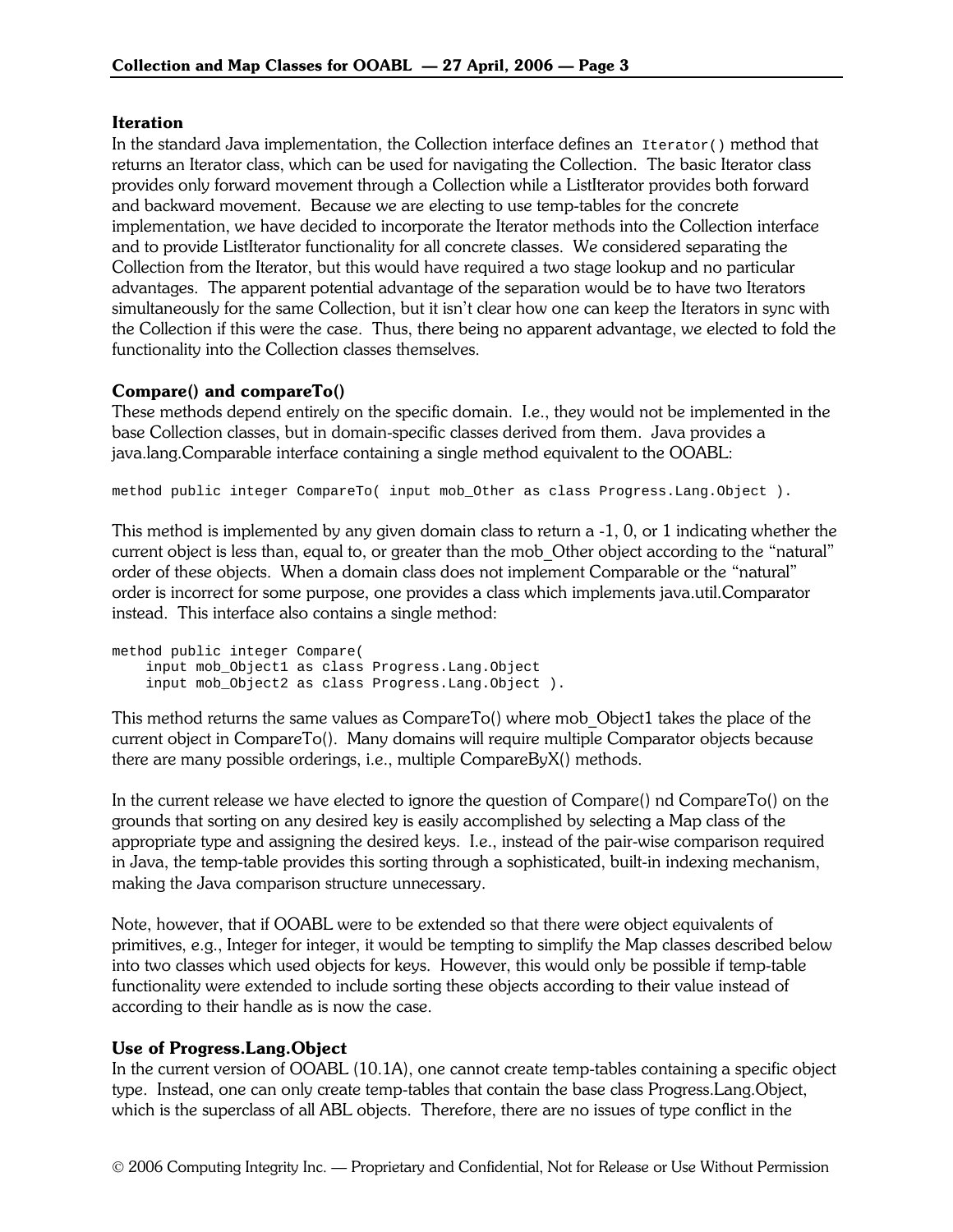Collection classes since there is only this base class available. Thus, it becomes the responsibility of the class using the Collection to maintain consistent types. While this might seem to be a limitation, it also is what allows a generic Collection class instead of separate Collection class per object type. Collection classes in OOABL are quite capable of being of mixed type, but the programmer would have to assure the correct CAST() in use.

We have considered the idea of passing a class name to the Collection class for the purpose of making a cast, but, since it is not possible to dynamic change the return type of a method, already "pre-cast()" objects could not be returned without creating a domain-specific Collection class. Therefore, for the present, we are electing to make these Collection classes entirely generic and to place the responsibility for  $\text{cast}(i)$  ing objects to the correct domain class on the user of the Collection class. Similarly, it is the user of the class that will determine properties of the key for a Map so that this can remain generic.

## Collection Versus Map

The Java Collection Class hierarchy actually has two separate class hierarchies, one derived from the Collection interface and one derived from the Map interface. The distinction between these is that a Collection is created by adding individual objects, but a Map is created by adding key/value pairs where the key is used to identify the object.

#### The Collection Interface

The foundation of one hierarchy of the classes in this group is the Collection interface. This interface defines the following methods:

```
method public integer size(). 
method public logical isEmpty(). 
method public logical containsElement( 
     input mob_Element as class Progress.Lang.Object ). 
method public logical addElement( 
     input mob_Element as class Progress.Lang.Object ). 
method public logical removeElement( 
     input mob_Element as class Progress.Lang.Object ). 
/* 
method public logical containsAll( 
     input mob_Collection as class com.cintegrity.Libl.Collection.Collection ). 
method public logical addAll( 
     input mob_Collection as class com.cintegrity.Libl.Collection.Collection ). 
method public logical removeAll( 
     input mob_Collection as class com.cintegrity.Libl.Collection.Collection ). 
method public logical retainAll( 
    input mob_Collection as class com.cintegrity.Libl.Collection.Collection ). 
*/ 
method public void clearAll(). 
method public logical hasNextElement(). 
method public class Progress.Lang.Object nextElement( ). 
method public void hasPrevElement( ). 
method public class Progress.Lang.Object prevElement( ). 
method public class Progress.Lang.Object setElement( 
     input mob_Element as class Progress.Lang.Object ).
```
Because of a number of reserved word conflicts, the word "Element" has been consistently added to many method names when compared to the parallel Java method. The last five methods derive from Iterator rather than Collection in the Java construct and consequently the Iterator() method is not included in the interface. The implementation of the methods shown in red is being deferred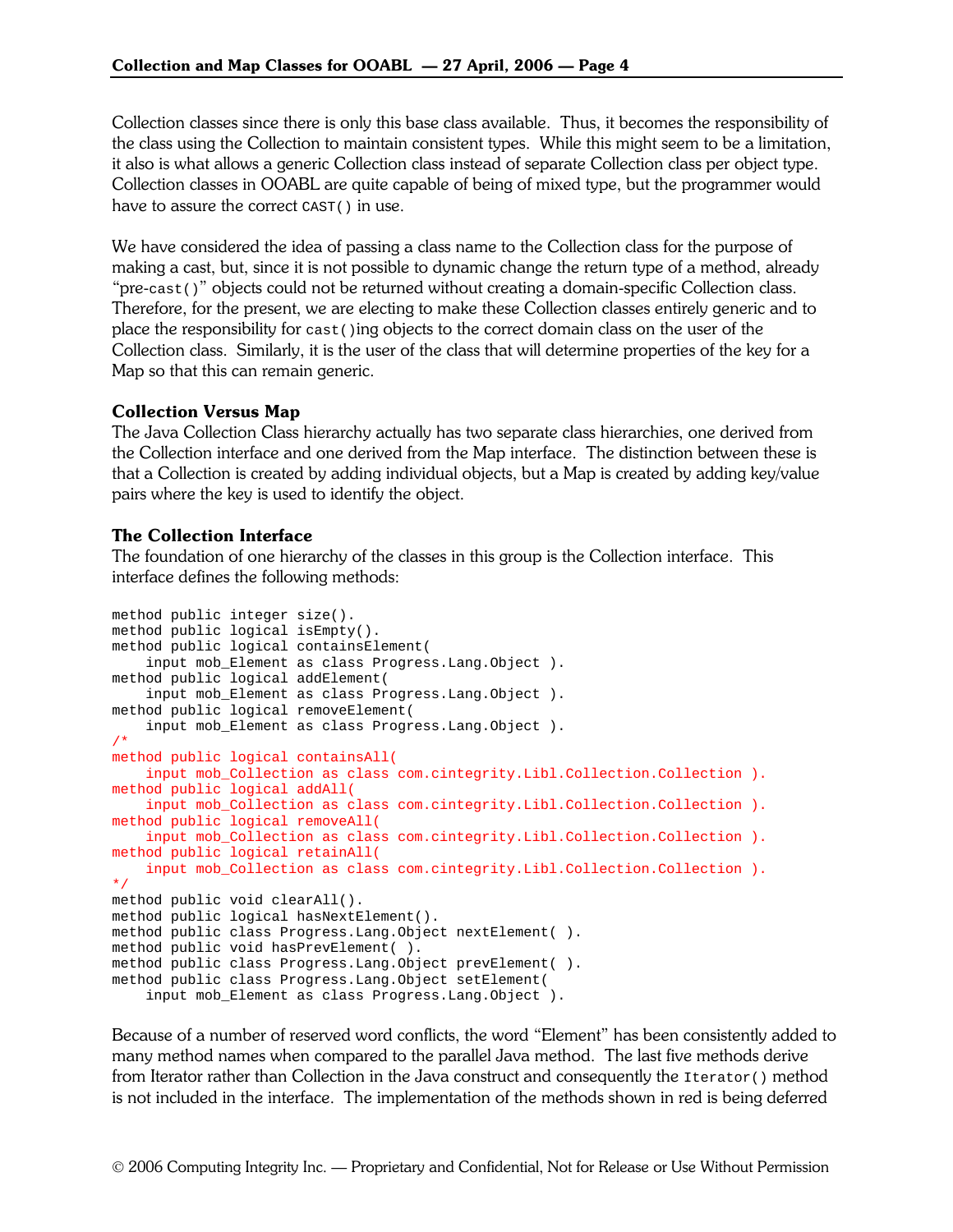to a second phase in order to gain some early experience before attempting them. The method  $\text{toArray}$ () is not implemented since arrays are less desirable than temp-tables in virtually all cases.

In general, the functionality of these methods corresponds to the Java method with the corresponding name. Briefly, this is:

| size()                                                                                     | Returns the number of elements in the Collection.                             |  |  |
|--------------------------------------------------------------------------------------------|-------------------------------------------------------------------------------|--|--|
| isEmpty()                                                                                  | Returns true if the Collection has no Elements.                               |  |  |
| containsElement()                                                                          | Returns true if the Element is found in the Collection.                       |  |  |
| addElement()                                                                               | Adds the Element to the Collection at the end; returns False if the Element   |  |  |
|                                                                                            | was already in the Collection, otherwise True.                                |  |  |
| removeElement()                                                                            | Removes the current Element from the Collection; returns False if there was   |  |  |
|                                                                                            | no current Element.                                                           |  |  |
| containsAll()                                                                              | Returns True if all Elements in the parameter are already in the Collection.  |  |  |
| addAll()                                                                                   | Adds all Elements in the parameter to the Collection; returns True if any new |  |  |
|                                                                                            | Elements were added.                                                          |  |  |
| removeAll()                                                                                | Removes all Elements in the parameter from the Collection; returns True is    |  |  |
|                                                                                            | any Elements were removed.                                                    |  |  |
| retainAll()                                                                                | Removes any Element in the Collection which are not in the parameter;         |  |  |
|                                                                                            | returns True if any Elements were removed.                                    |  |  |
| clearAll()                                                                                 | Removes all Elements from the Collection.                                     |  |  |
| hasNextElement()                                                                           | Returns True if there is another Element beyond the current one.              |  |  |
| Returns the next Element beyond the current one; raises "No Such Element"<br>nextElement() |                                                                               |  |  |
|                                                                                            | exception and returns null if not available.                                  |  |  |
| hasPrevElement()                                                                           | Returns True if there is another Element prior to the current one.            |  |  |
| prevElement()                                                                              | Returns the prior Element to the current one; raises "No Such Element"        |  |  |
|                                                                                            | exception and returns null if not available.                                  |  |  |
| setElement()                                                                               | Replaces the current Element and returns the Element replaced; raises "No     |  |  |
|                                                                                            | Such Element" exception and returns null if not available.                    |  |  |

#### Set and SortedSet

In the Java Collection hierarchy, Set is an interface that extends Collection to specify that there are no duplicates and SortedSet extends Set to specify that Iterators will return the members of the set in a specified order. Since "set" is an ABL reserved word that cannot be used for a class or interface name and any Set implemented with temp-table will necessarily return objects in a predictable order, we are electing not to implement Set as a separate class or interface, but will only implement SortedSet. SortedSet will be implemented as a class, not an interface, because there are no alternate concrete implementations derive from it (see below).

SortedSet provides the following additional methods:

```
method public class Progress.Lang.Object getFirst(). 
method public class Progress.Lang.Object getLast(). 
/* 
method public class com.cintegrity.util.SortedSet subSet( 
     input mob_MinObject as class Progress.Lang.Object 
     input mob_MaxObject as class Progress.Lang.Object ). 
method public class com.cintegrity.util.SortedSet headSet( 
     input mob_MaxObject as class Progress.Lang.Object ). 
method public class com.cintegrity.util.SortedSet tailSet( 
     input mob_MinObject as class Progress.Lang.Object ). 
method public class com.cintegrity.util.SortedSet copySubSet(
```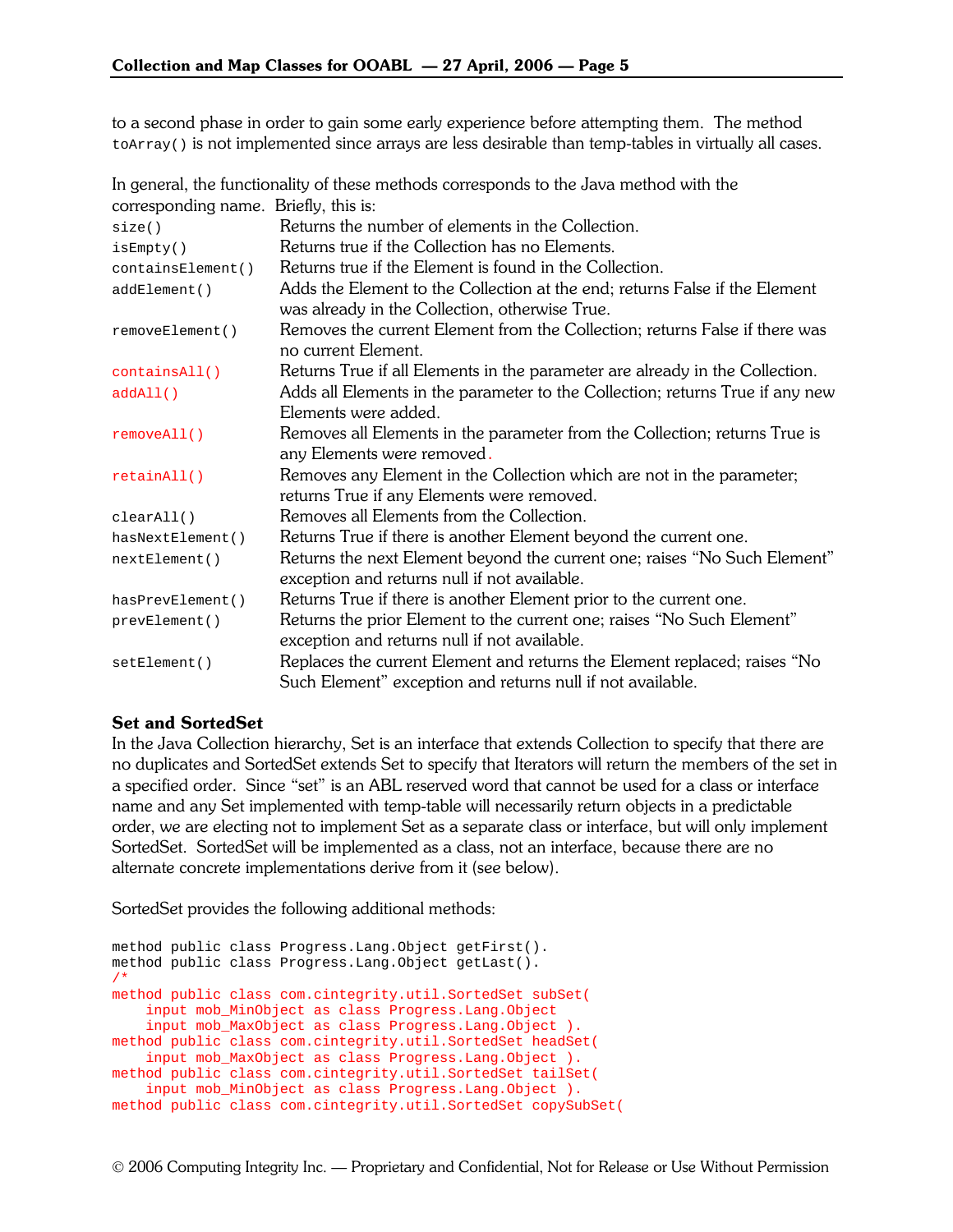```
 input mob_MinObject as class Progress.Lang.Object 
     input mob_MaxObject as class Progress.Lang.Object ). 
method public class com.cintegrity.util.SortedSet copyHeadSet( 
     input mob_MaxObject as class Progress.Lang.Object ). 
method public class com.cintegrity.util.SortedSet copyTailSet( 
     input mob_MinObject as class Progress.Lang.Object ). 
*/
```
The prefix "get" has been added to the Java  $f(x)$  and  $f(x)$  methods because these are reserved words. The classes  $\text{subSet}()$ , headSet $()$ , and  $\text{tailSet()}$  are implemented in Java as a view *backed by* the full set, i.e., changes in them will be reflected in the main set. This apparently will require a class SubSortedSet that will have a connection to the original SortedSet in order to keep the synchronization. The  $_{\rm copyXXXSet}$  () methods are normally a part of the classes derived from Set and SortedSet, but are included here since those classes will not be implemented. The implementation of the methods shown in red is being deferred to a second phase in order to gain some early experience before attempting them. The Java method  $_{\rm compactator}$  () is not implemented because of the assumption that any ordering is provided by the user of this class.

In general, the functionality of these methods corresponds to the Java method with the corresponding name. Briefly, this is:

| Returns the first Element in the Collection.                                 |  |  |
|------------------------------------------------------------------------------|--|--|
| Returns the last Element in the Collection.                                  |  |  |
| Returns a view onto the Collection consisting only of the Elements bounded   |  |  |
| by the two parameters; returns an Illegal Argument Exception if the range of |  |  |
| the parameters exceeds the range of the Collection.                          |  |  |
| Returns a view onto the Collection consisting only of the Elements from the  |  |  |
| lowest up to the value specified by the parameter; returns an Illegal        |  |  |
| Argument Exception if the range of the parameter exceeds the range of the    |  |  |
| Collection.                                                                  |  |  |
| Returns a view onto the Collection consisting only of the Elements from the  |  |  |
| lowest up to the value specified by the parameter; returns an Illegal        |  |  |
| Argument Exception if the range of the parameter exceeds the range of the    |  |  |
| Collection.                                                                  |  |  |
| Like subSet(), only it returns an independent copy, not a view.              |  |  |
| Like headSet(), only it returns an independent copy, not a view.             |  |  |
| Like tailSet(), only it returns an independent copy, not a view.             |  |  |
|                                                                              |  |  |

## HashSet and TreeSet

In Java HashSet is a concrete implementation of Set using hashtables and TreeSet is a concrete implementation of SortedSet that uses a balanced tree. Since we are using temp-tables for the implementation throughout, there is no need for either concrete class, so the concrete implementation will be provided by SortedSet.

## List

In Java, List is an interface that extends Collection to define a set that has a defined order and position, i.e., each object can be considered the Nth object in the set. For Java, Nth goes from 0 to List: $size() - 1$ , but in keeping with Progress standards we will use 1 through List: $size()$ . Additions to the List occur at the end and deletion of an object causes all higher objects to shift down by one. Note that List does not have the condition that List Elements must be unique. The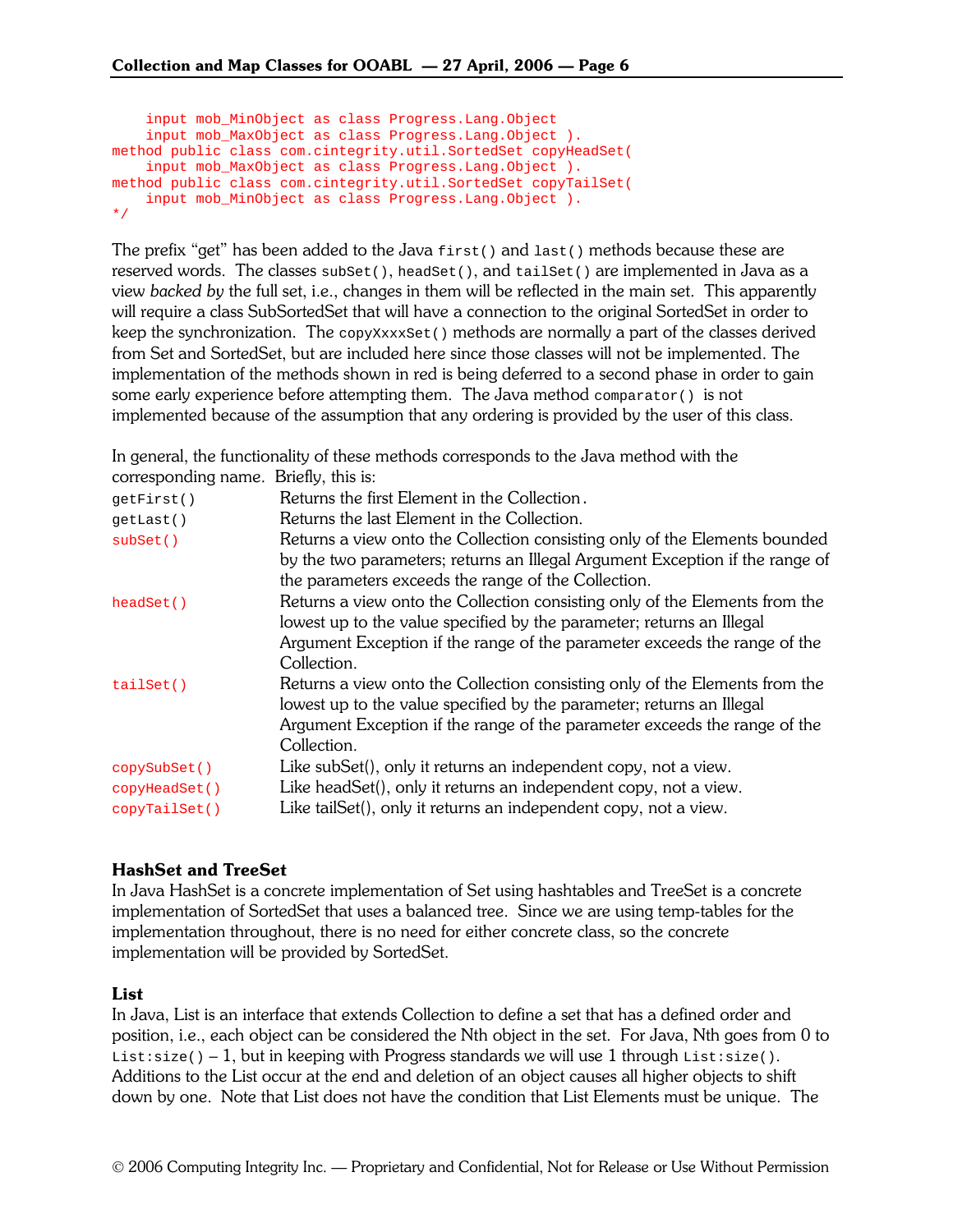association of an Element with a index position raises naming issues since many methods which List implements are overloaded versions of methods in the Collection interface, e.g., add( $Object$ ) in the Collection interface becomes  $add(Index, Object)$  in the List class. Without overloading, this requires a name change so we have consistently added "Nth" to the names used in the Collection interface. Naturally, this implies that there are two versions, one without the assumption of position as provided by the interface, and one with a position as specific to List. For consistency, we have included the word Element as used in the Collection interface.

```
method public class Progress.Lang.Object getNthElement( 
    input min Index as integer).
method public class Progress.Lang.Object setNthElement( 
     input min_Index as integer, 
     input mob_Object as class Progress.Lang.Object). 
method public void addNthElement( 
     input min_Index as integer, 
     input mob_Object as class Progress.Lang.Object). 
method public class Progress.Lang.Object removeNthElement( 
     input min_Index as integer ). 
method public integer indexOf( 
     input mob_Object as class Progress.Lang.Object). 
method public index lastIndexOf( 
     input mob_Object as class Progress.Lang.Object). 
/* 
method public class com.cintegrity.util.List subList( 
   input min MinIndex as integer.
     input min_MaxIndex as integer). 
*/
```
The class subList() is implemented in Java as a view *backed by* the full set, i.e., changes in it will be reflected in the main set. This apparently will require a class SubList that will have a connection to the original List in order to keep the synchronization. Implementation of  $\text{subList}(\cdot)$  is deferred. The  $listInterator()$  method is not included because we do not intend to implement separate Iterator classes.

| qetNthElement()    | Returns the Nth Element in the List; raises No Such Element exception if not |  |  |
|--------------------|------------------------------------------------------------------------------|--|--|
|                    | present.                                                                     |  |  |
| setNthElement()    | Replaces the Nth Element in the List; returns replaced object.               |  |  |
| addNthElement()    | Adds Element at the Nth position, pushing up all above that.                 |  |  |
| removeNthElement() | Removes the Nth Element, shifting all above that down one.                   |  |  |
| indexOf()          | Returns the lowest position of the Element in the List; raises No Such       |  |  |
|                    | Element exception if it does not exist.                                      |  |  |
| lastIndexOf()      | Returns the highest position of the Element in the List; raises No Such      |  |  |
|                    | Element exception if it does not exist.                                      |  |  |
| subList()          | Returns a List containing the range of Elements specified by the parameters; |  |  |
|                    | raises No Such Element exception the range is not valid.                     |  |  |

## ArrayList and LinkedList

In Java, ArrayList is a concrete implementation of List using an array and LinkedList is a concrete implementation of List using a linked list. As we are using temp-tables, neither will be implemented and we have made List a concrete class instead of an interface.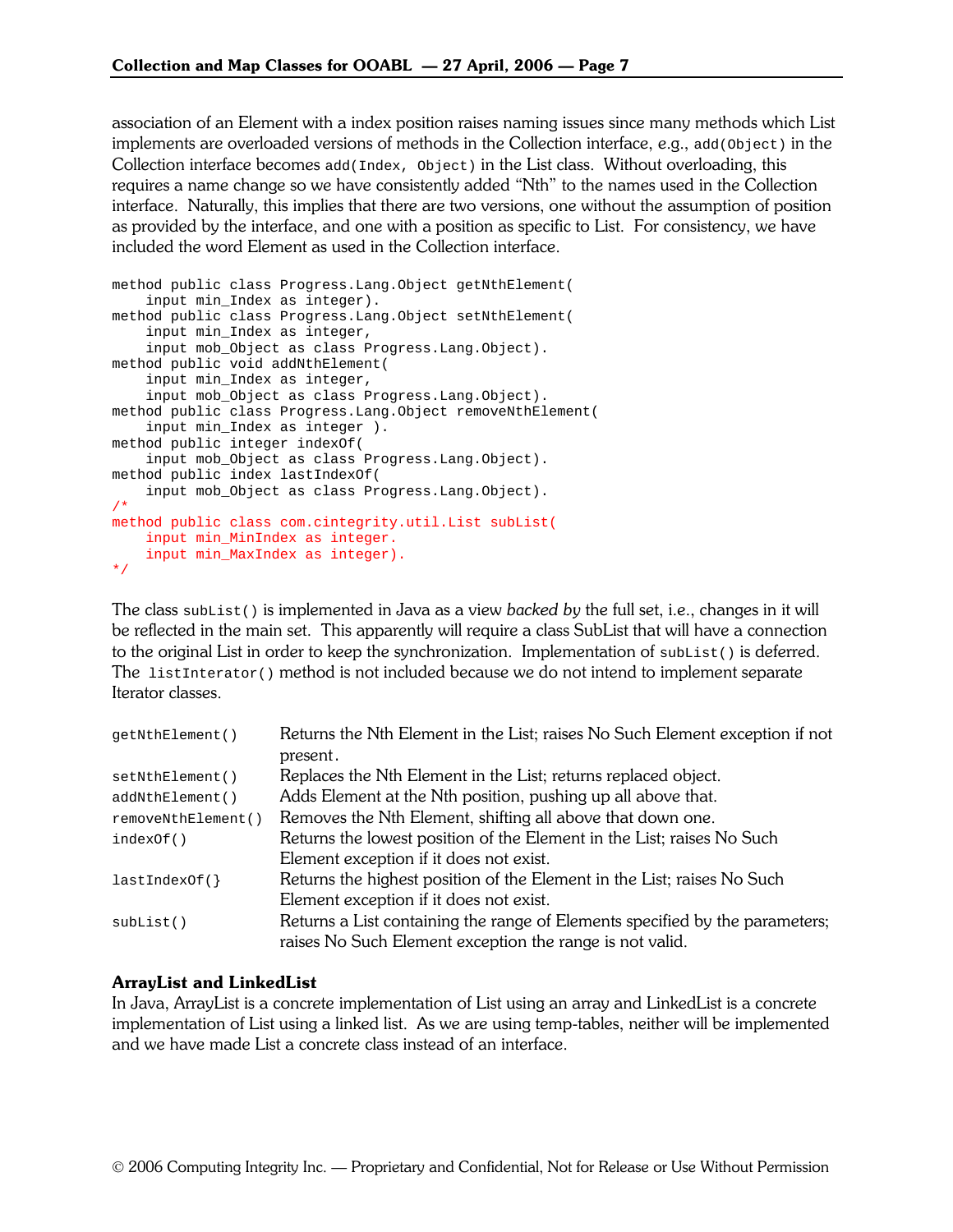#### Map and Sorted Map

Map is not an extension of Collection because one does not add isolated Elements to it, as one does with a Collection, but rather adds key/value pairs, thus allowing one to find the value using the key. Any given key Maps to only one value, but any given value may be Mapped to by more than one key. SortedMap extends Map to specify that the Map is sorted. Because we are using temp-tables and the key will be indexed for retrieval, there is no benefit to implementing these as separate interfaces or classes. One could implement Map with work-table, but work-table is inferior or equal to temp-table in all respects so there is no point in having them separate.

For the ABL implementation of Map, we are electing to introduce two changes to the packaging used in the Java example. The first of these relates to the restriction in Java that each Key be unique. While this is certainly appropriate for many instances, it is not appropriate for a case like a Collection of Customers with a Key of Name because we cannot guarantee that Name will be unique. Therefore, we will define two hierarchies under Map, one called SetMap and the other called ListMap based on the parallel to Set and List. SetMap will restrict Keys to be unique and ListMap will not.

The second change is based on the desire to make effective use of temp-tables for holding the data. To order data on any type of key, there are a limited number of choices if we want to utilize the built-in indexing of temp-tables in order to provide the sort. Since it seems desirable at a minimum to support both an object key and a character key, we are electing to provide separate class implementations for object, character, integer, decimal, date, and datetime rather than relying on some artificial mechanism like forcing the user to format non-character data into strings appropriate for sorting.

Map is a reserved word and cannot be used as the name of a class or interface, so our original inclination was to define the methods one would expect to find defined in Map in SetMap and ListMap. However, most of the methods that one would like to include in these two interfaces require either the specification of a method return type or a method parameter corresponding to the type of the key. This means that these methods can be defined no higher than a branch in which the type of the key is defined, which in our case is the concrete class. This means that there is only one method difference between ListMap and SetMap in the methods that can be defined in an interface shared by all members of either branch.

Moreover, the strong parallels between all Map classes, differing primarily in the type of the key and the small difference of ListMap versus SetMap and the lack of a way to express this communality meaningfully in an inheritance or interface hierarchy has driven us to utilize a programming approach which we normally eschew, i.e., the use of an include file with preprocessor directives to hold the superset of logic for all Map classes. While this simplifies maintenance and facilitates extending Map classes to additional key datatypes, it does negatively impact the readability of the code. We can only suggest that anyone wishing to study the code of an individual class in a more readable fashion should compile with the preprocess option in order to see a "clean" copy of the code for that class.

Thus, the structure of the Map hierarchy is a single interface, BaseMap and one concrete class for each implemented key datatype and ListMap versus SetMap option. All of the concrete classes consist of a single include file reference to ObjectBaseMap.i. Object BaseMap.i is so named because the value portion of the Key/Value pair is defined as an object, as discussed above. Were one to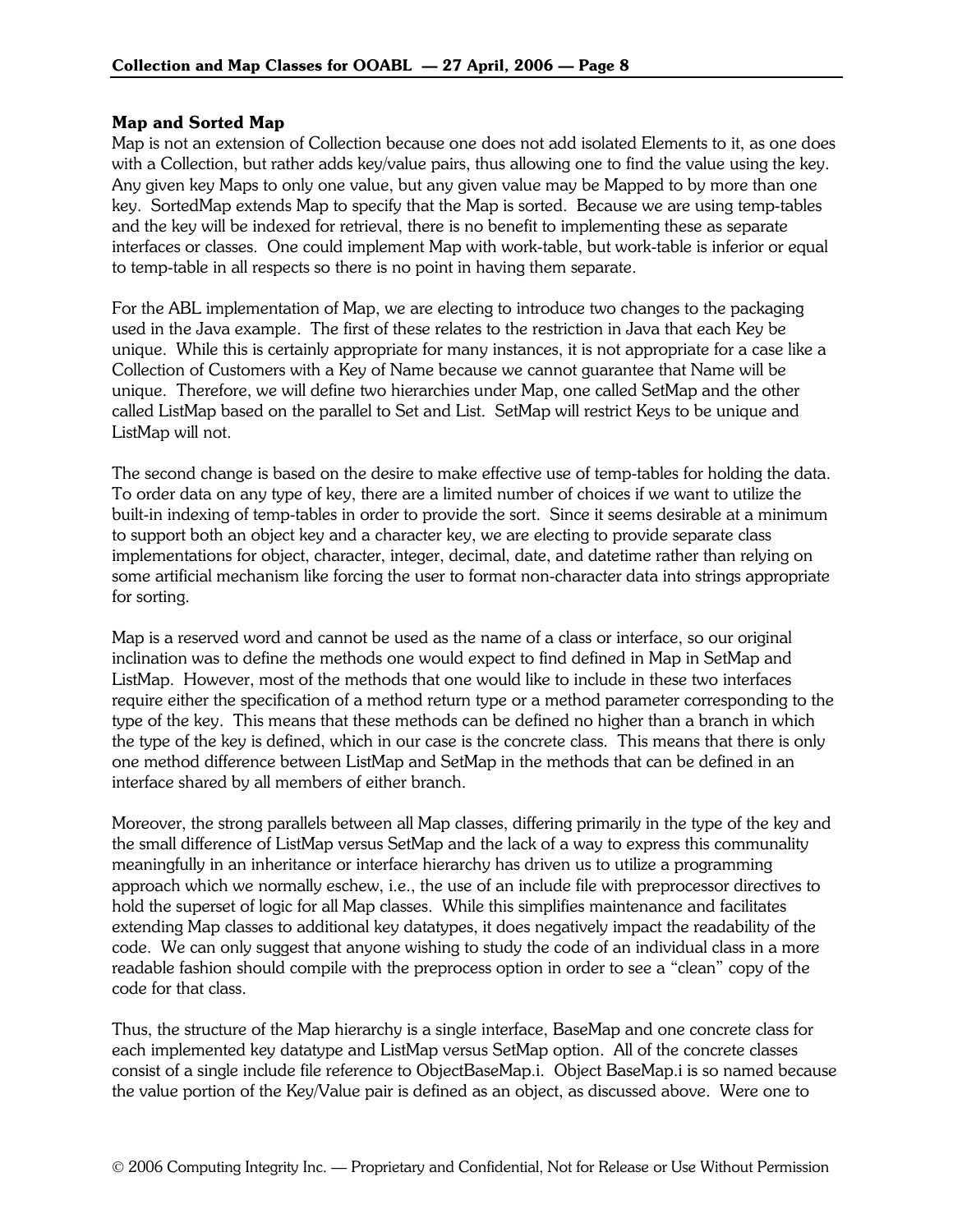decide to implement other datatype values, one could adapt this include file accordingly. The naming of all concrete Map classes is [key datatype]Object[List|Set]Map, e.g., StringObjectListMap or IntegerObjectSetMap. Not all datatype variations have been implemented because they seem to be of questionable value, but they could very quickly be added to this structure if needed.

The methods of the BaseMap interface are:

```
method public integer size(). 
method public logical isEmpty(). 
method public logical containsValue( 
     input mob_Value as class Progress.Lang.Object ). 
method public void clearAll(). 
/* 
method public class com.cintegrity.util.SortedSet keySet(). 
method public class com.cintegrity.util.Collection values(). 
method public class com.cintegrity.util.SortedSet entrySet(). 
*/ 
method public logical hasNextKey(). 
method public class Progress.Lang.Object getNextValue( ). 
method public logical hasPrevKey(). 
method public class Progress.Lang.Object getPrevValue( ). 
method public class Progress.Lang.Object getFirstValue( ). 
method public class Progress.Lang.Object getLastValue( ).
```
I am not sure at this point of the utility of keyset(), values(), and entrySet(), so their implementation is being deferred. The last six methods are not a part of a traditional Java Map implementation, but seem like useful supplements based on Collections and thus have been added. All methods correspond closely to the functionality found for Collections, but with some name changes from Element to Value or Key as appropriate. Briefly, these are:

| corresponding name. Briefly, this is: |                                                                              |  |  |
|---------------------------------------|------------------------------------------------------------------------------|--|--|
| size()                                | Returns the number of Key/Value pairs in the Map.                            |  |  |
| isEmpty()                             | Returns true if the Map has no Key/Value pairs.                              |  |  |
| containsValue()                       | Returns true if the Value is found in the Map.                               |  |  |
| clearAll()                            | Removes all Elements from the Map.                                           |  |  |
| keySet()                              | Returns a SortedSet of the Keys in the Map.                                  |  |  |
| values()                              | Returns a Collection of the Values in the Map.                               |  |  |
| entrySet()                            | Returns a Sorted Set of type Entry, which is a simple class consisting of a  |  |  |
|                                       | single Key and Value.                                                        |  |  |
| hasNextKey()                          | Returns True if there is another unique Key beyond the current one.          |  |  |
| qetNextValue()                        | Returns the Value associated with the next unique Key beyond the current     |  |  |
|                                       | one; raises "No Such Element" exception and returns null if not available.   |  |  |
| hasPrevKey()                          | Returns True if there is another unique Key prior to the current one.        |  |  |
| qetNextValue()                        | Returns Value associated with the next unique Key prior to the current one;  |  |  |
|                                       | raises "No Such Element" exception and returns null if not available.        |  |  |
| getFirstValue()                       | Returns Value associated with the first unique Key; raises "No Such Element" |  |  |
|                                       | exception and returns null if not available.                                 |  |  |
| qetLastValue()                        | Returns Value associated with the last unique Key; raises "No Such Element"  |  |  |
|                                       | exception and returns null if not available.                                 |  |  |

Note that methods that return Values, reposition the current key pointer, but methods that return Keys do not. Also, for ListMap classes, additional methods are provided for moving through the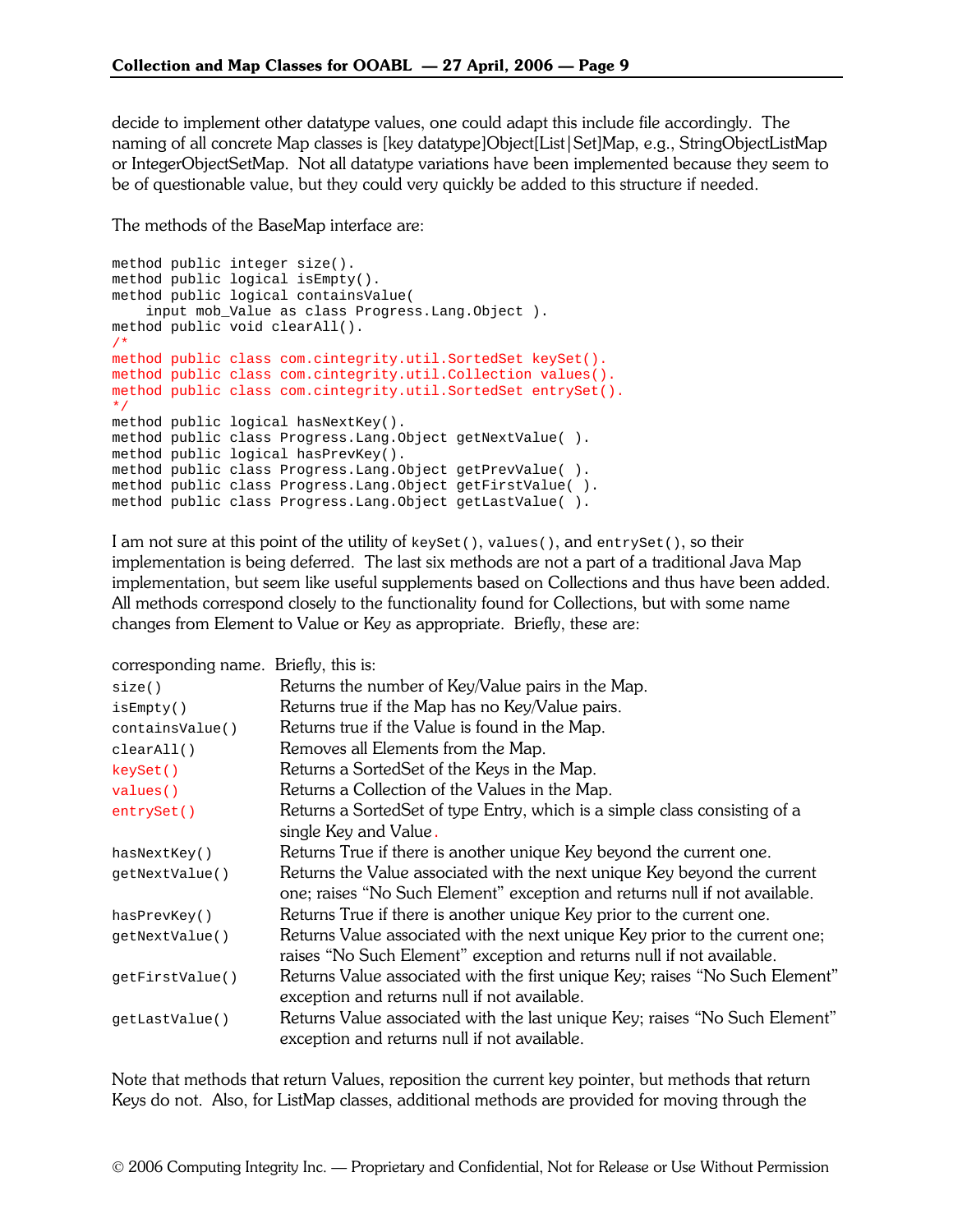Values associated with an identical Key; the Value returned by the methods above is always the first such Value associated with that Key.

In addtion to the common methods defined by the BaseMap interface ListMap and SetMap classes primarily contain methods which are identical except for the varying datatype of the Key. Where [Pre] indicates the Hungarian notation prefix and [Type] indicates the datatype of the key, these are:

```
method public logical containsKey( 
     input m[Pre]_Key as [Type] ). 
method public [Type] getFirstKey(). 
method public [Type] getLastKey(). 
method public [Type] getNextKey(). 
method public [Type] getPrevKey(). 
method public [Type] getCurrentKey(). 
method public class Progress.Lang.Object getValue( 
     input m[Pre]_Key as [Type] ). 
/* 
method public void putAll( 
    input m[Pre]_Map as class com.cintegrity.Lib.Collection.Map ). 
*/
```
As for Collection classes the implementation of the more complex putAll() method is deferred in order to gain experience. The functionality of these methods is largely intuitive, to wit:

| Returns True if the Key is contained within the Map; otherwise False.         |
|-------------------------------------------------------------------------------|
| Returns the first unique Key; raises "No Such Element" exception and returns  |
| null if not available.                                                        |
| Returns the last unique Key; raises "No Such Element" exception and returns   |
| null if not available.                                                        |
| Returns the first unique Key beyond the current one; raises "No Such          |
| Element" exception and returns null if not available.                         |
| Returns the first unique Key prior to the current one; raises "No Such        |
| Element" exception and returns null if not available.                         |
| Returns the current unique Key resulting from a prior action; raises "No Such |
| Element" exception and returns null if not available.                         |
| Returns the Value corresponding to the specified Key; raises "No Such         |
| Element" exception and returns null if not available.                         |
|                                                                               |

As noted above, methods that return Values reposition the current key pointer, but methods that return Keys do not. Also, for ListMap classes, additional methods are provided for moving through the Values associated with an identical Key; the Value returned by the getValue is always the first such Value associated with that Key.

SetMap classes currently contain no methods not included in ListMap classes, but ListMap classes contain the following methods not included in SetMap classes:

```
method public integer countOfKey( 
     input m[Pre]_Key as [Type] ). 
method public integer getCurrentSeq(). 
method public integer numberOfKeys(). 
method public class Progress.Lang.Object getNextValueSameKey().
```
The functionality of these methods is as follows: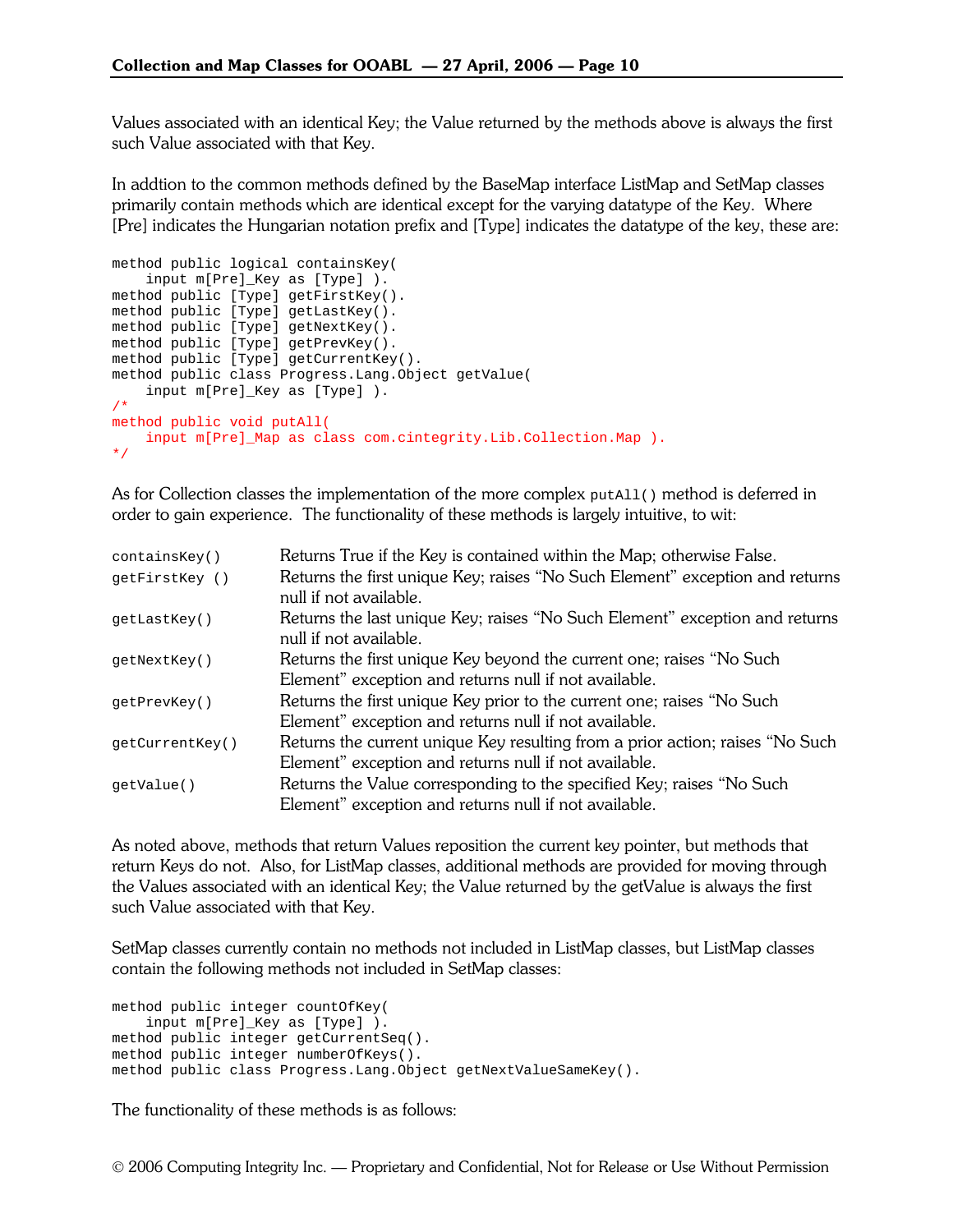| countOfKey ()         | Returns the number of Values associated with the provided Key.        |
|-----------------------|-----------------------------------------------------------------------|
| qetCurrentSeq()       | Returns the Sequence of the current Key/Value pair within the current |
|                       | key.                                                                  |
| numberOfKeys()        | Returns the number of unique Keys in the Map.                         |
| qetNextValueSameKey() | Returns the Sequence of the current Key/Value pair within the current |
|                       | key.                                                                  |

In addition, there are two methods whose signatures differ between SetMap and List Map classes. The SetMap version is as follows:

```
method public class Progress.Lang.Object putValue( 
     input m[Pre]_Key as [Type], 
     input m[Pre]_Value as class Progress.Lang.Object ). 
method public class Progress.Lang.Object removeValue( 
     input m[Pre]_Key as [Type] ).
```
The ListMap version is:

```
method public void putValue( 
     input m[Pre]_Key as [Type], 
     input m[Pre]_Value as class Progress.Lang.Object ). 
method public void removeValue( 
     input m[Pre]_Key as [Type], 
     input min_Seq as integer ).
```
Their functionality is as follows:

```
putValue() Adds the Key/Value pair to the existing Map. For SetMap classes, if the 
                         Key exists, then the Value previously associated with that Key is returned. 
removeValue() Removes the Key/Value pair indicated by the provided Key (and
                         Sequence, if a ListMap) from the current Map. For SetMap classes, the 
                         Value previously associated with that Key is returned.
```
SetMap classes have been implemented for the Key datatypes String, Integer, Datetime, and Object. ListMap classes have been implemented for those datatypes as well as Date and Decimal. Other datatypes were considered unlikely, but could be implemented very quickly in the existing code, should the need arise.

#### **Entry**

Entry is an interface that defines a single key/value pair in a Map. It has methods:

```
method public class Progress.Lang.Object getKey(). 
method public class Progress.Lang.Object getValue(). 
method public class Progress.Lang.Object setValue().
```
Entry has not been implemented in the current release because the methods that use it have not been implemented.

#### Summary Comparison of Concrete Classes

With the deletions for classes which are not needed because they are defined by an implementation we will not use, and the addition of Map classes covering various key datatypes and having both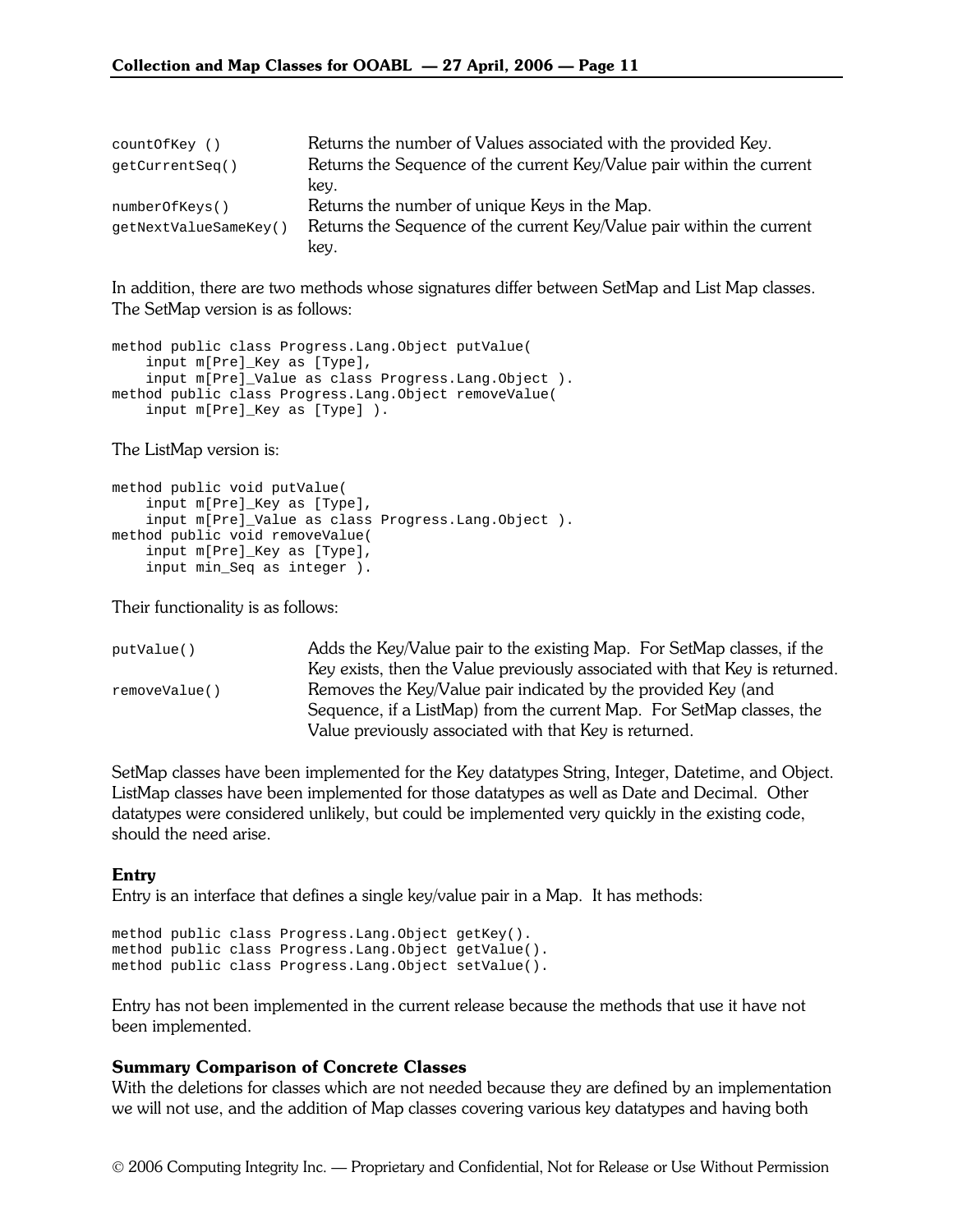unique key and non-unique key forms, we are left with SortedSet, List, and a variety of Map as classes as the only concrete classes. SortedSet and List are Collections of objects on their own; Map classes are collections of key/value pairs. SortedSet implies no duplicate objects; List does not. XxSetMap has no duplicate Keys, but can have duplicate value objects; XxListMap can have duplicate keys as well. See table at end for detailed list of all classes.

#### Synchronization

Synchronization will not be addressed in early implementations of this library since Progress is not currently multi-threaded.

#### Unmodifiable Wrappers

Java Collection classes provide methods to return an unmodifiable wrapper, i.e., a class of the same type *backed by* the original class, but which is effectively read-only. It has not currently been determined how or when to implement these.

#### Collection Utility Methods

In addition to the methods defined above, Java Collection classes include useful utility static methods including:

```
method public class Progress.Lang.Object min(). 
method public class Progress.Lang.Object minBy( 
     input mob_Comparator as class com.cintegrity.util.Comparator ). 
method public class Progress.Lang.Object max(). 
method public class Progress.Lang.Object maxBy( 
     input mob_Comparator as class com.cintegrity.util.Comparator ).
```
In the Java implementation, all of the min and max methods take a Collection object as a first argument. When and if we implement these methods, they are likely to be part of the Collection or Map itself. Because of the various FirstKey and LastKey methods, they may be largely redundant, but that will be further evaluated in future releases.

There are no immediate plans to implement the following methods:

```
method public void reverse(). 
method public void shuffle(). 
method public void fill( 
     input mob_Element as class Progress.Lang.Object). 
method public void copy( 
    input mob_Source as class Progress.Lang.Object, 
     input mob_Destination as class Progress.Lang.Object ). 
method public class Progress.Lang.Object nCopies( 
     input min_Count as integer, 
     input mob_Destination as class Progress.Lang.Object ). 
method public class Progress.Lang.Object singleton( 
     input mob_Element as class Progress.Lang.Object). 
method public com.cintegrity.util.List singletonList( 
     input mob_Element as class Progress.Lang.Object). 
method public class com.cintegrity.util.Map singletonMap( 
     input mob_Key as class Progress.Lang.Object, 
     input mob_Value as class Progress.Lang.Object ). 
method public void sort( 
     input mob_List as class com.cintegrity.util.List). 
method public void sortBy( 
     input mob_List as class com.cintegrity.util.List). 
     input mob_Comparator as class com.cintegrity.util.Comparator).
```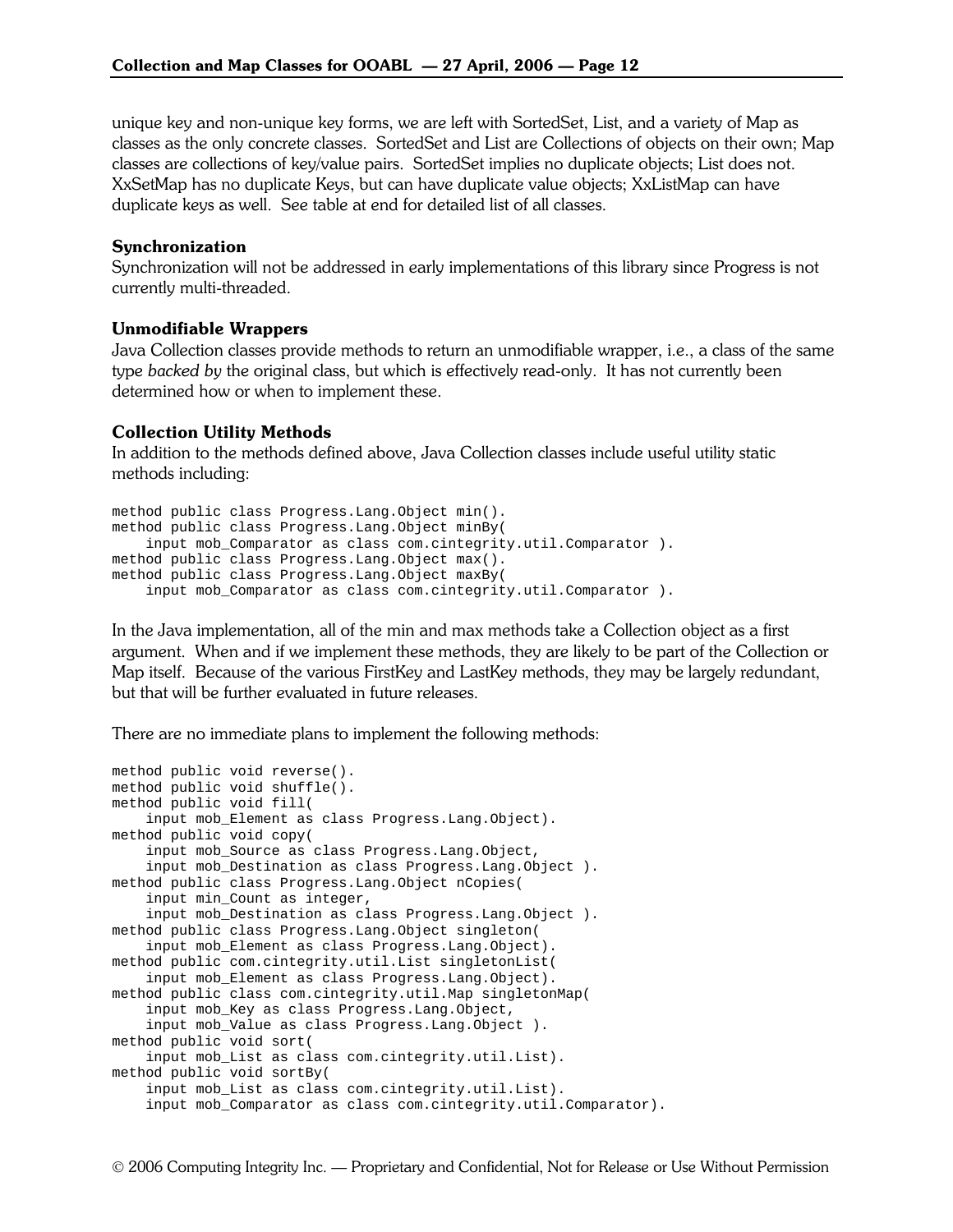method public integer binarySearch( input mob\_List as class com.cintegrity.util.List). input mob\_Key as class com.cintegrity.util.Key). method public integer binarySearchBy( input mob\_List as class com.cintegrity.util.List). input mob\_Key as class com.cintegrity.util.Key, input mob\_Comparator as class com.cintegrity.util.Comparator).

#### PostScript

This document corresponds to the indicated release level of this set of classes. It is intended to develop the classes further based on experience, feedback, and obvious areas of additional opportunity. As new releases are created, this document will be revised accordingly and reissued.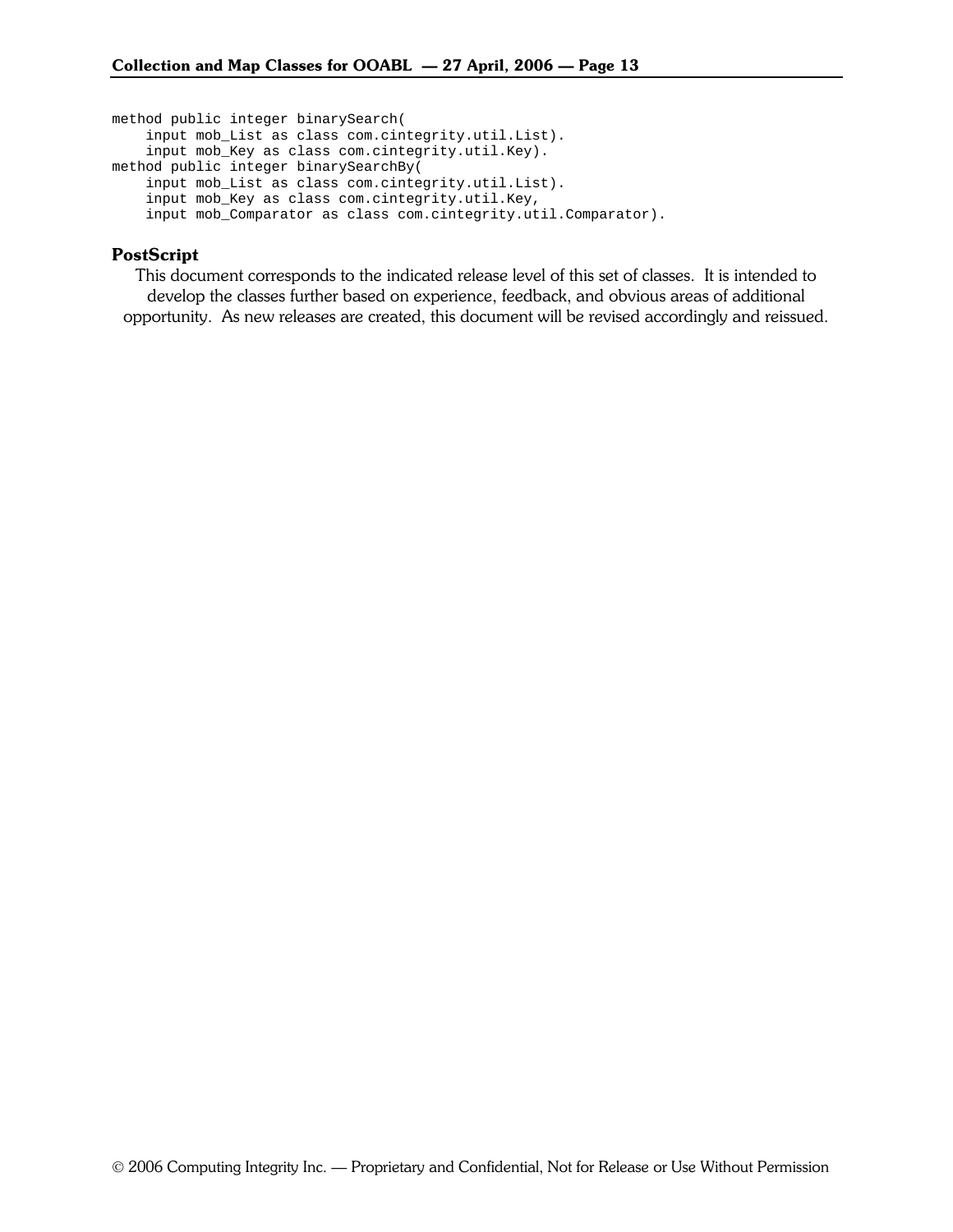| <b>Java Class</b> | <b>ABL Class</b>     | <b>Discussion</b>                                      |
|-------------------|----------------------|--------------------------------------------------------|
| Collection        | Collection           | ABL version incorporates methods from Iterator         |
| Iterator          |                      | Incorporated in Collection because of use of temp-     |
|                   |                      | tables                                                 |
| ListIterator      |                      | Incorporated in Collection because of use of temp-     |
|                   |                      | tables; provided for all Collection Classes            |
| Comparable        |                      | Not implemented as it becomes trivial when temp-       |
|                   |                      | tables are used for implementation.                    |
| Comparator        |                      | Not implemented as it becomes trivial when temp-       |
|                   |                      | tables are used for implementation.                    |
| Set               |                      | Not implemented since use of temp-tables will provide  |
|                   |                      | SortedSet in all cases and Set is a reserved word.     |
| SortedSet         | SortedSet            | Implemented as a concrete class.                       |
| HashSet           |                      | Not implemented since the concrete implementation      |
|                   |                      | uses temp-tables.                                      |
| <b>TreeSet</b>    |                      | Not implemented since the concrete implementation      |
|                   |                      | uses temp-tables.                                      |
| List              | List                 | Implemented as a concrete class.                       |
| ArrayList         |                      | Not implemented since the concrete implementation      |
|                   |                      | uses temp-tables.                                      |
| LinkedList        |                      | Not implemented since the concrete implementation      |
|                   |                      | uses temp-tables.                                      |
| Map               | Map                  | Not implemented because Map is a reserved word.        |
|                   |                      | Methods from Map are found in BaseMap                  |
| SortedMap         |                      | Folded into Map because of the use of temp-tables      |
| TreeMap           |                      | Not implemented since the concrete implementation      |
|                   |                      | uses temp-tables.                                      |
| HashMap           |                      | Not implemented since the concrete implementation      |
|                   |                      | uses temp-tables.                                      |
| WeakHashMap       |                      | Not implemented since the concrete implementation      |
|                   |                      | uses temp-tables.                                      |
|                   | BaseMap              | Contains methods from Map                              |
|                   | *SetMap              | Logical group of classes that implement unique key     |
|                   |                      | maps as are found in Java.                             |
|                   | *ListMap             | C Logical group of classes that provide "List-like"    |
|                   |                      | Maps, i.e., no constraint on uniqueness of keys.       |
|                   | StringObjectSetMap   | Concrete class of SetMap with character key and object |
|                   |                      | value.                                                 |
|                   | IntegerObjectSetMap  | Concrete class of SetMap with integer key and object   |
|                   |                      | value.                                                 |
|                   | DecimalObjectSetMap  | Concrete class of SetMap with decimal key and object   |
|                   |                      | value (deferred).                                      |
|                   | DateObjectSetMap     | Concrete class of SetMap with date key and object      |
|                   |                      | value (deferred).                                      |
|                   | DatetimeObjectSetMap | Concrete class of SetMap with datetime key and object  |

## Summary of Java Versus CI ABL Collection Classes